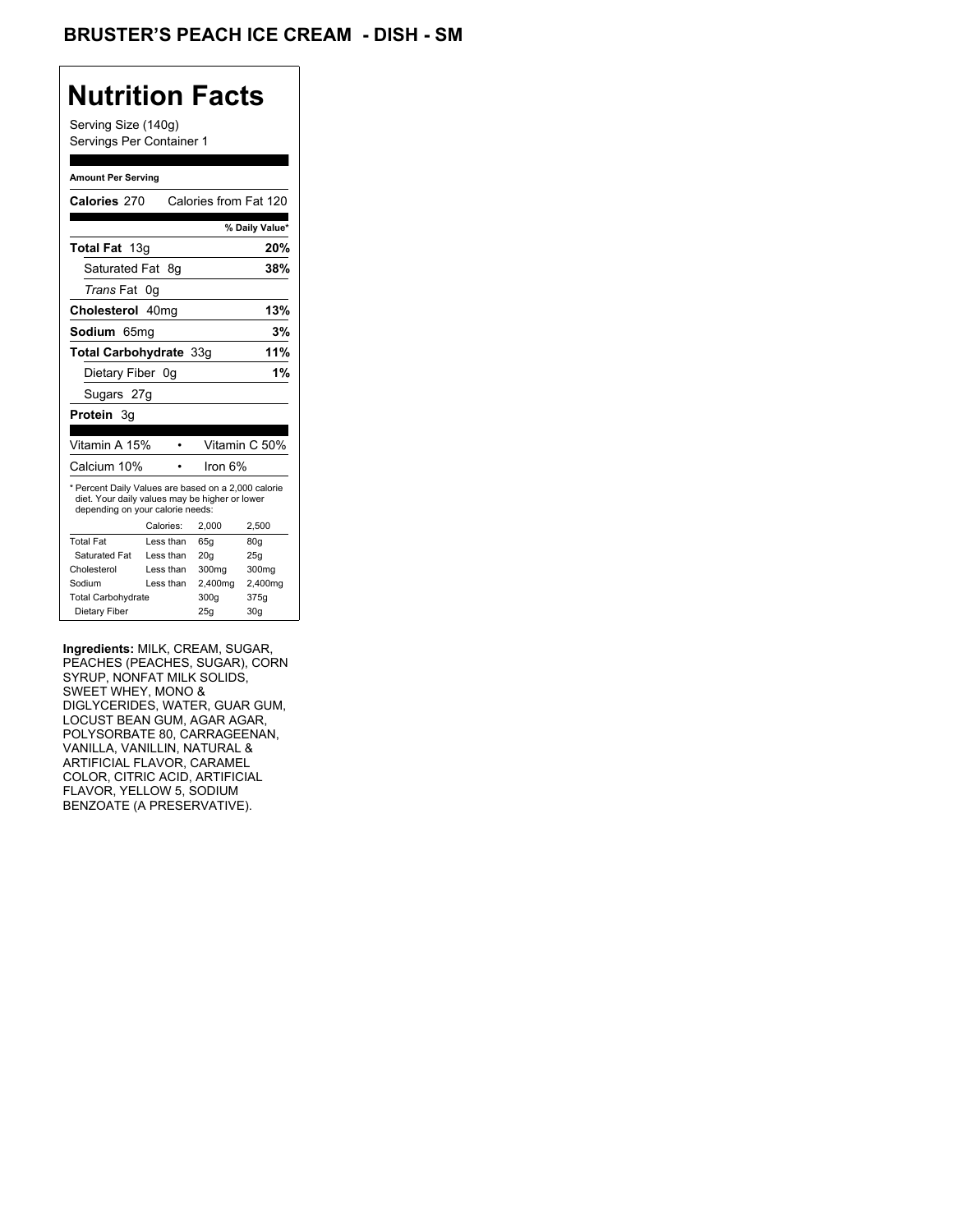### BRUSTER'S PEACH ICE CREAM - DISH - REG

## Nutrition Facts

Serving Size (210g) Servings Per Container 1

#### Amount Per Serving

| Calories 400                                                                                                                              |                  | Calories from Fat 180 |                |
|-------------------------------------------------------------------------------------------------------------------------------------------|------------------|-----------------------|----------------|
|                                                                                                                                           |                  |                       | % Daily Value* |
| Total Fat 20g                                                                                                                             |                  |                       | 30%            |
| Saturated Fat 11g                                                                                                                         |                  |                       | 57%            |
| Trans Fat                                                                                                                                 | 0g               |                       |                |
| Cholesterol                                                                                                                               | 55 <sub>mg</sub> |                       | 19%            |
| Sodium 100mg                                                                                                                              |                  |                       | 4%             |
| Total Carbohydrate 50g                                                                                                                    |                  |                       | 17%            |
| Dietary Fiber 0g                                                                                                                          |                  |                       | $1\%$          |
| Sugars 40g                                                                                                                                |                  |                       |                |
| Protein 5q                                                                                                                                |                  |                       |                |
|                                                                                                                                           |                  |                       |                |
| Vitamin A 20%                                                                                                                             |                  |                       | Vitamin C 70%  |
| Calcium 15%                                                                                                                               |                  | Iron $10%$            |                |
| * Percent Daily Values are based on a 2,000 calorie<br>diet. Your daily values may be higher or lower<br>depending on your calorie needs: |                  |                       |                |
|                                                                                                                                           | Calories:        | 2.000                 | 2.500          |
| <b>Total Fat</b>                                                                                                                          | Less than        | 65q                   | 80q            |
| Saturated Fat                                                                                                                             | Less than        | 20q                   | 25g            |
| Cholesterol                                                                                                                               | Less than        | 300mg                 | 300mg          |
| Sodium                                                                                                                                    | Less than        | 2,400mg               | 2,400mg        |
|                                                                                                                                           |                  |                       |                |
| <b>Total Carbohydrate</b>                                                                                                                 |                  | 300g                  | 375g           |

Ingredients: MILK, CREAM, SUGAR, PEACHES (PEACHES, SUGAR), CORN SYRUP, NONFAT MILK SOLIDS, SWEET WHEY, MONO & DIGLYCERIDES, WATER, GUAR GUM, LOCUST BEAN GUM, AGAR AGAR, POLYSORBATE 80, CARRAGEENAN, VANILLA, VANILLIN, NATURAL & ARTIFICIAL FLAVOR, CARAMEL COLOR, CITRIC ACID, ARTIFICIAL FLAVOR, YELLOW 5, SODIUM BENZOATE (A PRESERVATIVE).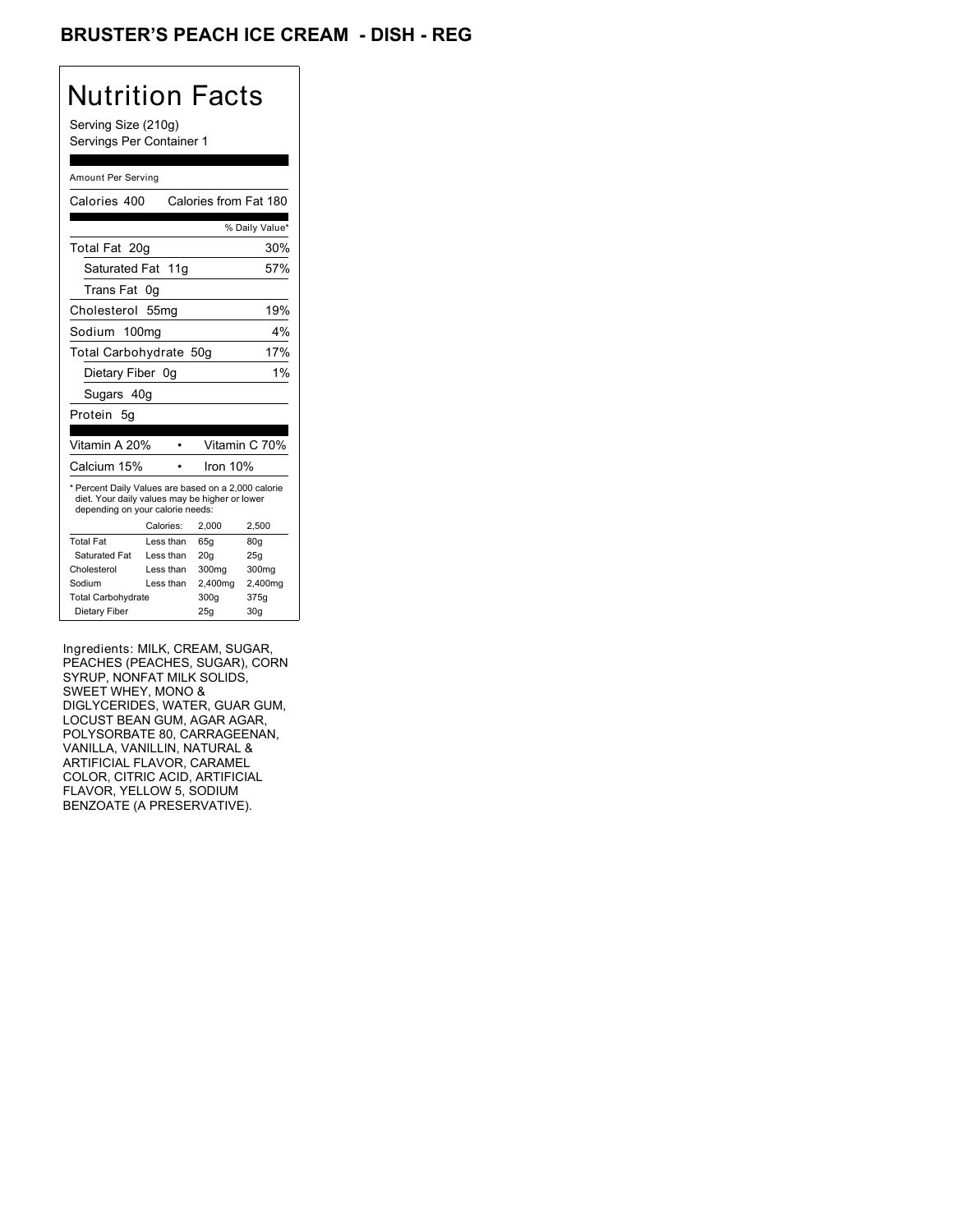### BRUSTER'S PEACH ICE CREAM - DISH - LG

## Nutrition Facts

Serving Size (280g) Servings Per Container 1

#### Amount Per Serving

| Calories 530                                                                                                                              |                   | Calories from Fat 240 |                |
|-------------------------------------------------------------------------------------------------------------------------------------------|-------------------|-----------------------|----------------|
|                                                                                                                                           |                   |                       | % Daily Value* |
| Total Fat 26g                                                                                                                             |                   |                       | 40%            |
| Saturated Fat 15g                                                                                                                         |                   |                       | 76%            |
| Trans Fat                                                                                                                                 | 0g                |                       |                |
| Cholesterol 75mg                                                                                                                          |                   |                       | 25%            |
| Sodium                                                                                                                                    | 130 <sub>mq</sub> |                       | 5%             |
| Total Carbohydrate 67g                                                                                                                    |                   |                       | 22%            |
| Dietary Fiber 0g                                                                                                                          |                   |                       | 2%             |
| Sugars 54g                                                                                                                                |                   |                       |                |
| Protein 7q                                                                                                                                |                   |                       |                |
|                                                                                                                                           |                   |                       |                |
| Vitamin A 30%                                                                                                                             |                   |                       | Vitamin C 100% |
| Calcium 20%                                                                                                                               |                   | Iron 15%              |                |
| * Percent Daily Values are based on a 2,000 calorie<br>diet. Your daily values may be higher or lower<br>depending on your calorie needs: |                   |                       |                |
|                                                                                                                                           | Calories:         | 2.000                 | 2,500          |
| <b>Total Fat</b>                                                                                                                          | Less than         | 65q                   | 80q            |
| Saturated Fat                                                                                                                             | Less than         | 20q                   | 25q            |
| Cholesterol                                                                                                                               | Less than         | 300mg                 | 300mg          |
| Sodium                                                                                                                                    | Less than         | 2,400mg               | 2,400mg        |
| <b>Total Carbohydrate</b>                                                                                                                 |                   | 300g                  | 375g           |
| Dietary Fiber                                                                                                                             |                   | 25q                   | 30q            |

Ingredients: MILK, CREAM, SUGAR, PEACHES (PEACHES, SUGAR), CORN SYRUP, NONFAT MILK SOLIDS, SWEET WHEY, MONO & DIGLYCERIDES, WATER, GUAR GUM, LOCUST BEAN GUM, AGAR AGAR, POLYSORBATE 80, CARRAGEENAN, VANILLA, VANILLIN, NATURAL & ARTIFICIAL FLAVOR, CARAMEL COLOR, CITRIC ACID, ARTIFICIAL FLAVOR, YELLOW 5, SODIUM BENZOATE (A PRESERVATIVE).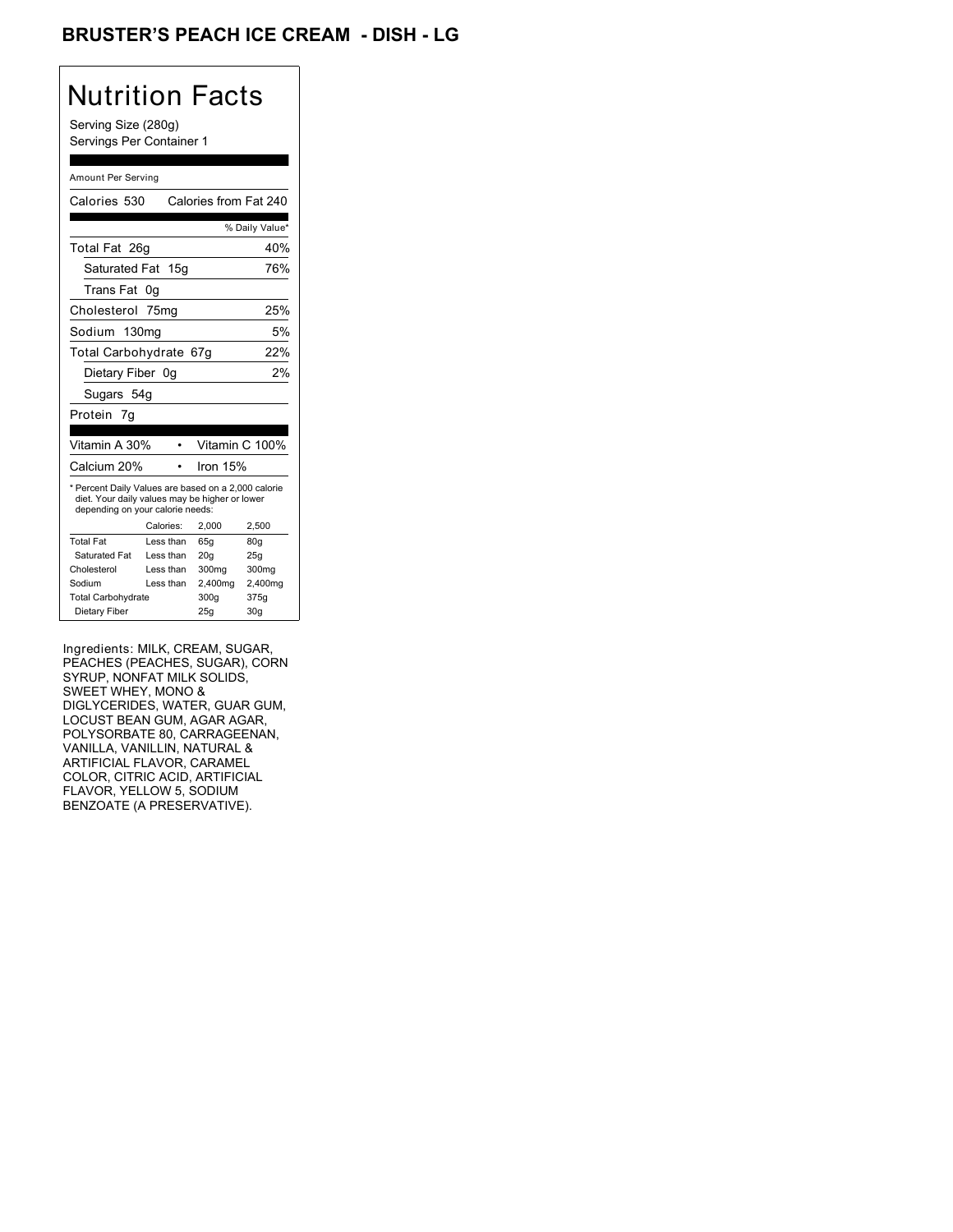### BRUSTER'S PEACH ICE CREAM - SUGAR CONE - SM

# Nutrition Facts

Serving Size (153g) Servings Per Container 1

#### Amount Per Serving

| Calories 320           | Calories from Fat 120                               |
|------------------------|-----------------------------------------------------|
|                        | % Daily Value*                                      |
| Total Fat 13g          | 21%                                                 |
| Saturated Fat 8g       | 38%                                                 |
| Trans Fat 0q           |                                                     |
| Cholesterol 40mg       | 13%                                                 |
| Sodium 85mg            | 4%                                                  |
| Total Carbohydrate 45g | 15%                                                 |
| Dietary Fiber 0g       | $1\%$                                               |
| Sugars 30g             |                                                     |
| Protein 4q             |                                                     |
| Vitamin A 15%          | Vitamin C 50%                                       |
| Calcium 15%            | Iron $8%$                                           |
| diet.                  | * Percent Daily Values are based on a 2,000 calorie |

Ingredients: MILK, CREAM, SUGAR, PEACHES (PEACHES, SUGAR), CORN SYRUP, NONFAT MILK SOLIDS, SWEET WHEY, MONO & DIGLYCERIDES, WATER, GUAR GUM, LOCUST BEAN GUM, AGAR AGAR, POLYSORBATE 80, CARRAGEENAN, VANILLA, VANILLIN, NATURAL & ARTIFICIAL FLAVOR, CARAMEL COLOR, CITRIC ACID, ARTIFICIAL FLAVOR, YELLOW 5, SODIUM BENZOATE (A PRESERVATIVE). SUGAR CONE: ENRICHED WHEAT FLOUR (ENRICHED WITH NIACIN, REDUCED IRON, THIAMIN MONONITRATE, RIBOFLAVIN, FOLIC ACID), TAPIOCA FLOUR, SUGAR, VEGETABLE SHORTENING (SOYBEAN AND/OR CANOLA OIL, MODIFIED PALM OIL, SOY LECITHIN, AND/OR PARTIALLY HYDROGENATED SOYBEAN OIL), OAT FIBER AND/OR VEGETABLE FIBER, SALT, CARAMEL COLOR, ARTIFICIAL FLAVOR, SOY LECITHIN.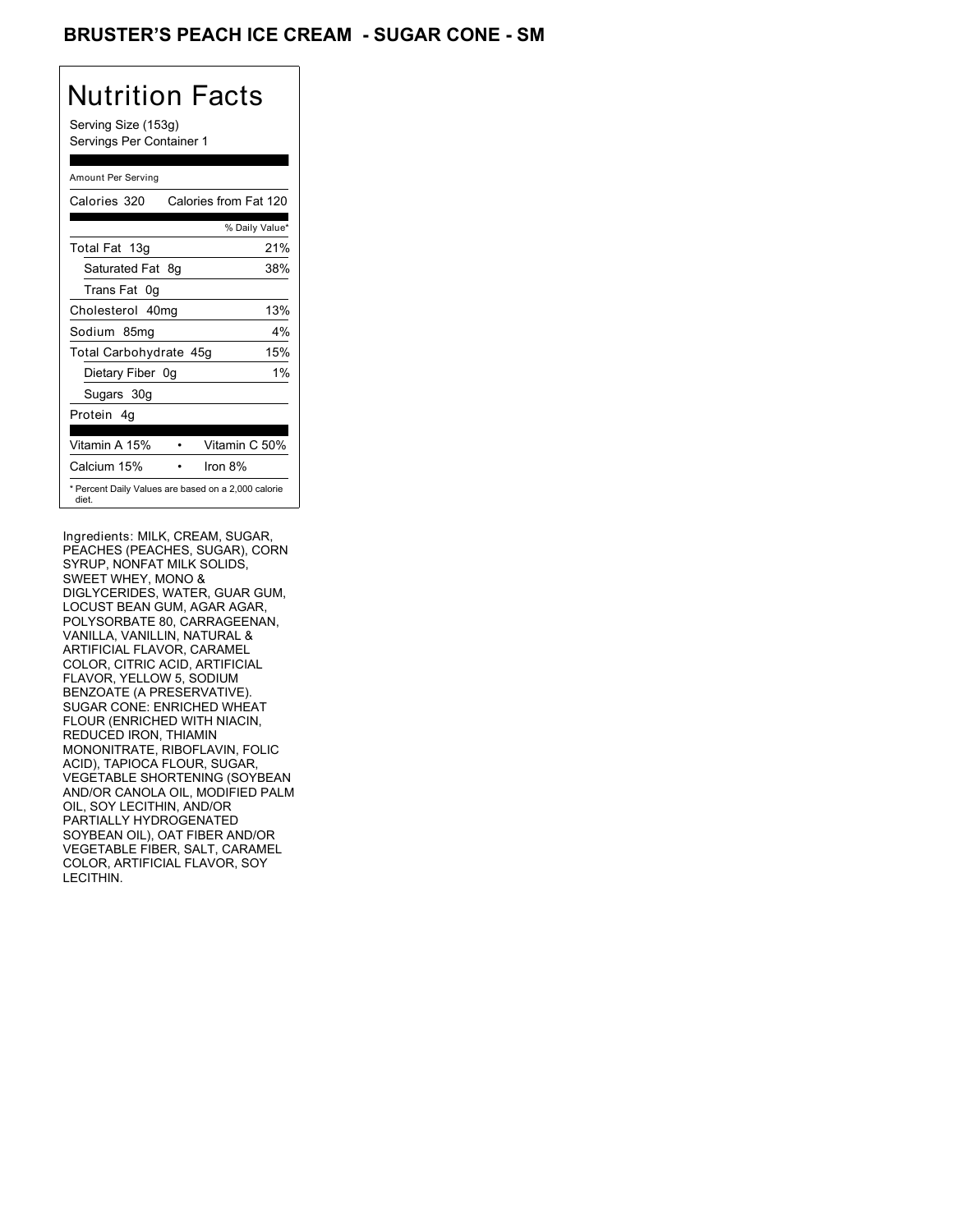### BRUSTER'S PEACH ICE CREAM - SUGAR CONE - REG

## Nutrition Facts

Serving Size (223g) Servings Per Container 1

#### Amount Per Serving

| Calories 450                                                 | Calories from Fat 180 |       |
|--------------------------------------------------------------|-----------------------|-------|
|                                                              | % Daily Value*        |       |
| Total Fat 20g                                                |                       | 31%   |
| Saturated Fat 11g                                            |                       | 57%   |
| Trans Fat 0q                                                 |                       |       |
| Cholesterol 55mg                                             |                       | 19%   |
| Sodium 120mg                                                 |                       | 5%    |
| Total Carbohydrate 62g                                       |                       | 21%   |
| Dietary Fiber 0g                                             |                       | $1\%$ |
| Sugars 43g                                                   |                       |       |
| Protein 6q                                                   |                       |       |
| Vitamin A 20%                                                | Vitamin C 70%         |       |
| Calcium 20%                                                  | Iron 10%              |       |
| * Percent Daily Values are based on a 2,000 calorie<br>diet. |                       |       |

Ingredients: MILK, CREAM, SUGAR, PEACHES (PEACHES, SUGAR), CORN SYRUP, NONFAT MILK SOLIDS, SWEET WHEY, MONO & DIGLYCERIDES, WATER, GUAR GUM, LOCUST BEAN GUM, AGAR AGAR, POLYSORBATE 80, CARRAGEENAN, VANILLA, VANILLIN, NATURAL & ARTIFICIAL FLAVOR, CARAMEL COLOR, CITRIC ACID, ARTIFICIAL FLAVOR, YELLOW 5, SODIUM BENZOATE (A PRESERVATIVE). SUGAR CONE: ENRICHED WHEAT FLOUR (ENRICHED WITH NIACIN, REDUCED IRON, THIAMIN MONONITRATE, RIBOFLAVIN, FOLIC ACID), TAPIOCA FLOUR, SUGAR, VEGETABLE SHORTENING (SOYBEAN AND/OR CANOLA OIL, MODIFIED PALM OIL, SOY LECITHIN, AND/OR PARTIALLY HYDROGENATED SOYBEAN OIL), OAT FIBER AND/OR VEGETABLE FIBER, SALT, CARAMEL COLOR, ARTIFICIAL FLAVOR, SOY LECITHIN.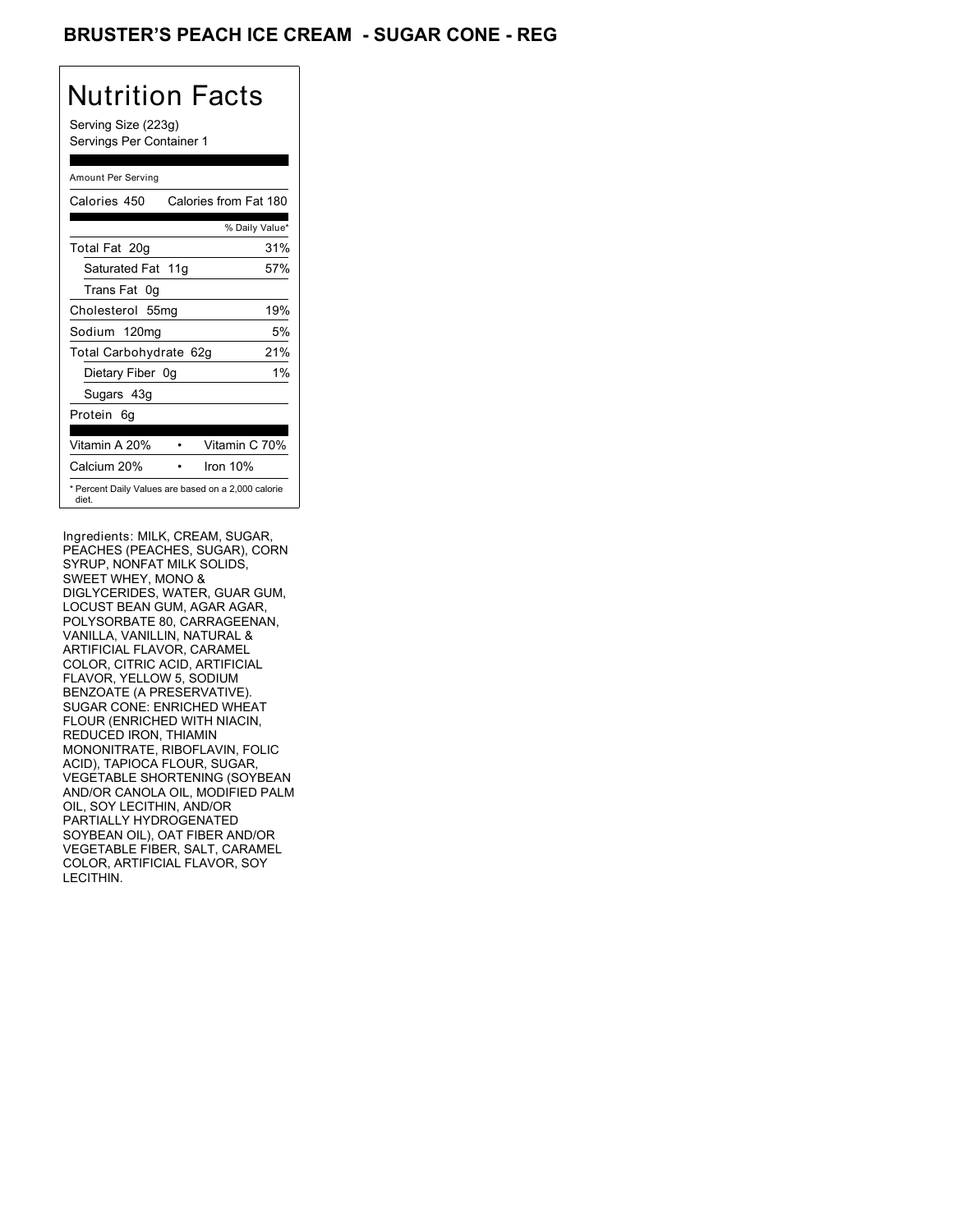### BRUSTER'S PEACH ICE CREAM - SUGAR CONE - LG

# Nutrition Facts

Serving Size (293g) Servings Per Container 1

#### Amount Per Serving

| Calories 580           | Calories from Fat 240                               |
|------------------------|-----------------------------------------------------|
|                        | % Daily Value*                                      |
| Total Fat 26g          | 41%                                                 |
| Saturated Fat 15g      | 76%                                                 |
| Trans Fat 0q           |                                                     |
| Cholesterol 75mg       | 25%                                                 |
| Sodium 150mg           | 6%                                                  |
| Total Carbohydrate 79g | 26%                                                 |
| Dietary Fiber 0g       | 2%                                                  |
| Sugars 57g             |                                                     |
| Protein 7g             |                                                     |
|                        |                                                     |
| Vitamin A 30%          | Vitamin C 100%                                      |
| Calcium 25%            | Iron 15%                                            |
| diet.                  | * Percent Daily Values are based on a 2,000 calorie |

Ingredients: MILK, CREAM, SUGAR, PEACHES (PEACHES, SUGAR), CORN SYRUP, NONFAT MILK SOLIDS, SWEET WHEY, MONO & DIGLYCERIDES, WATER, GUAR GUM, LOCUST BEAN GUM, AGAR AGAR, POLYSORBATE 80, CARRAGEENAN, VANILLA, VANILLIN, NATURAL & ARTIFICIAL FLAVOR, CARAMEL COLOR, CITRIC ACID, ARTIFICIAL FLAVOR, YELLOW 5, SODIUM BENZOATE (A PRESERVATIVE). SUGAR CONE: ENRICHED WHEAT FLOUR (ENRICHED WITH NIACIN, REDUCED IRON, THIAMIN MONONITRATE, RIBOFLAVIN, FOLIC ACID), TAPIOCA FLOUR, SUGAR, VEGETABLE SHORTENING (SOYBEAN AND/OR CANOLA OIL, MODIFIED PALM OIL, SOY LECITHIN, AND/OR PARTIALLY HYDROGENATED SOYBEAN OIL), OAT FIBER AND/OR VEGETABLE FIBER, SALT, CARAMEL COLOR, ARTIFICIAL FLAVOR, SOY LECITHIN.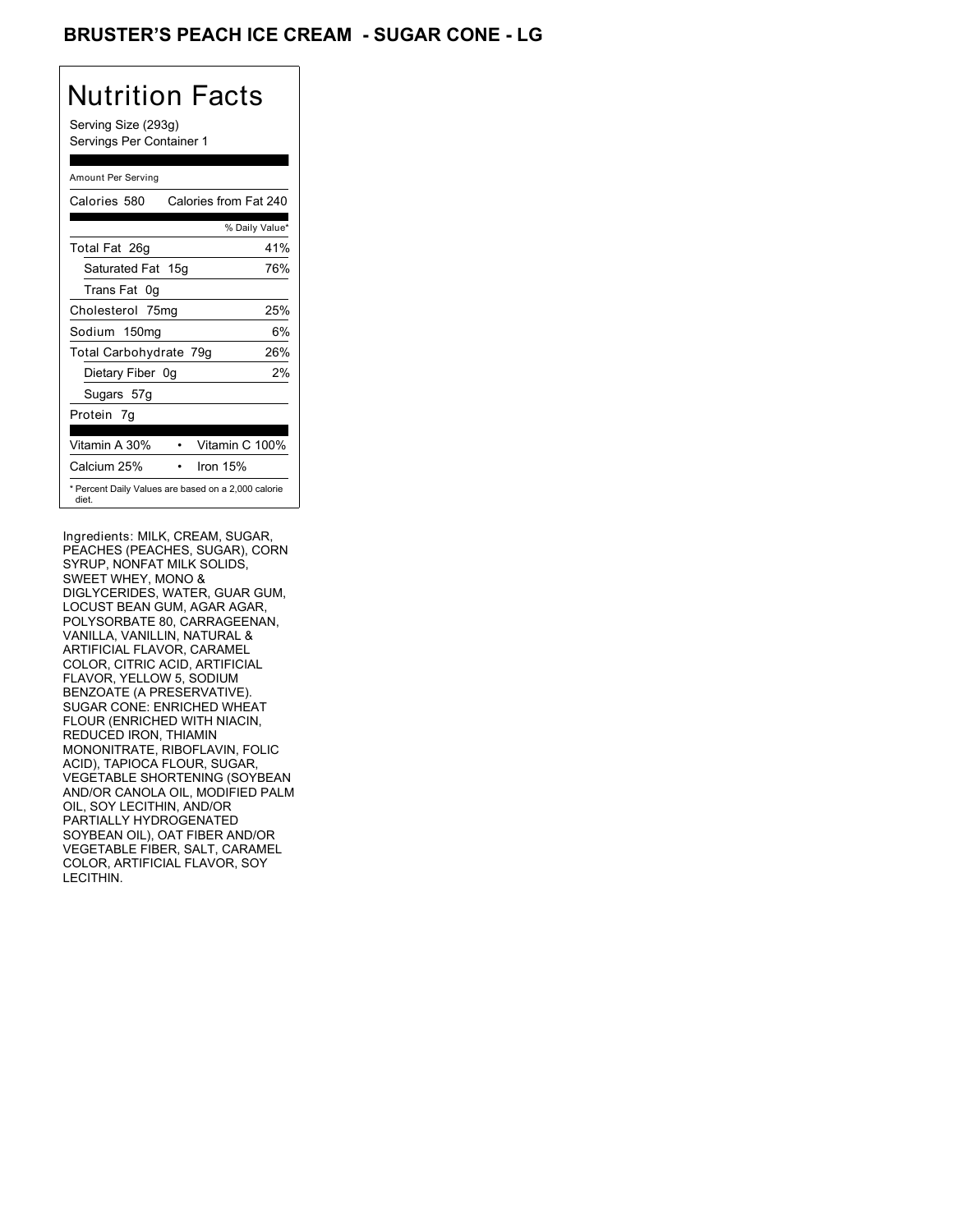### BRUSTER'S PEACH ICE CREAM **- CAKE CONE - SM**

# Nutrition Facts

Serving Size (146g) Servings Per Container 1

#### Amount Per Serving

| Calories 290           |    | Calories from Fat 120                               |
|------------------------|----|-----------------------------------------------------|
|                        |    | % Daily Value*                                      |
| Total Fat 13g          |    | 20%                                                 |
| Saturated Fat 8g       |    | 38%                                                 |
| Trans Fat 0g           |    |                                                     |
| Cholesterol 40mg       |    | 13%                                                 |
| Sodium 75mg            |    | 3%                                                  |
| Total Carbohydrate 38g |    | 13%                                                 |
| Dietary Fiber          | 0a | $1\%$                                               |
| Sugars 27g             |    |                                                     |
| Protein 4q             |    |                                                     |
| Vitamin A 15%          |    | Vitamin C 50%                                       |
| Calcium 10%            |    | Iron $8\%$                                          |
| diet.                  |    | * Percent Daily Values are based on a 2,000 calorie |

Ingredients: MILK, CREAM, SUGAR, PEACHES (PEACHES, SUGAR), CORN SYRUP, NONFAT MILK SOLIDS, SWEET WHEY, MONO & DIGLYCERIDES, WATER, GUAR GUM, LOCUST BEAN GUM, AGAR AGAR, POLYSORBATE 80, CARRAGEENAN, VANILLA, VANILLIN, NATURAL & ARTIFICIAL FLAVOR, CARAMEL COLOR, CITRIC ACID, ARTIFICIAL FLAVOR, YELLOW 5, SODIUM BENZOATE (A PRESERVATIVE). CAKE CONE: ENRICHED WHEAT FLOUR (ENRICHED WITH NIACIN, REDUCED IRON, THIAMIN MONONITRATE, RIBOFLAVIN, FOLIC ACID), TAPIOCA FLOUR, SUGAR, VEGETABLE OIL SHORTENING (SOYBEAN AND/OR CANOLA OIL, MODIFIED PALM OIL, SOY LECITHIN, AND/OR PARTIALLY HYDROGENATED SOYBEAN OIL), LEAVENING (SODIUM BICARBONATE, AMMONIUM BICARBONATE), SALT, NATURAL FLAVOR, ANNATTO (VEGETABLE COLOR).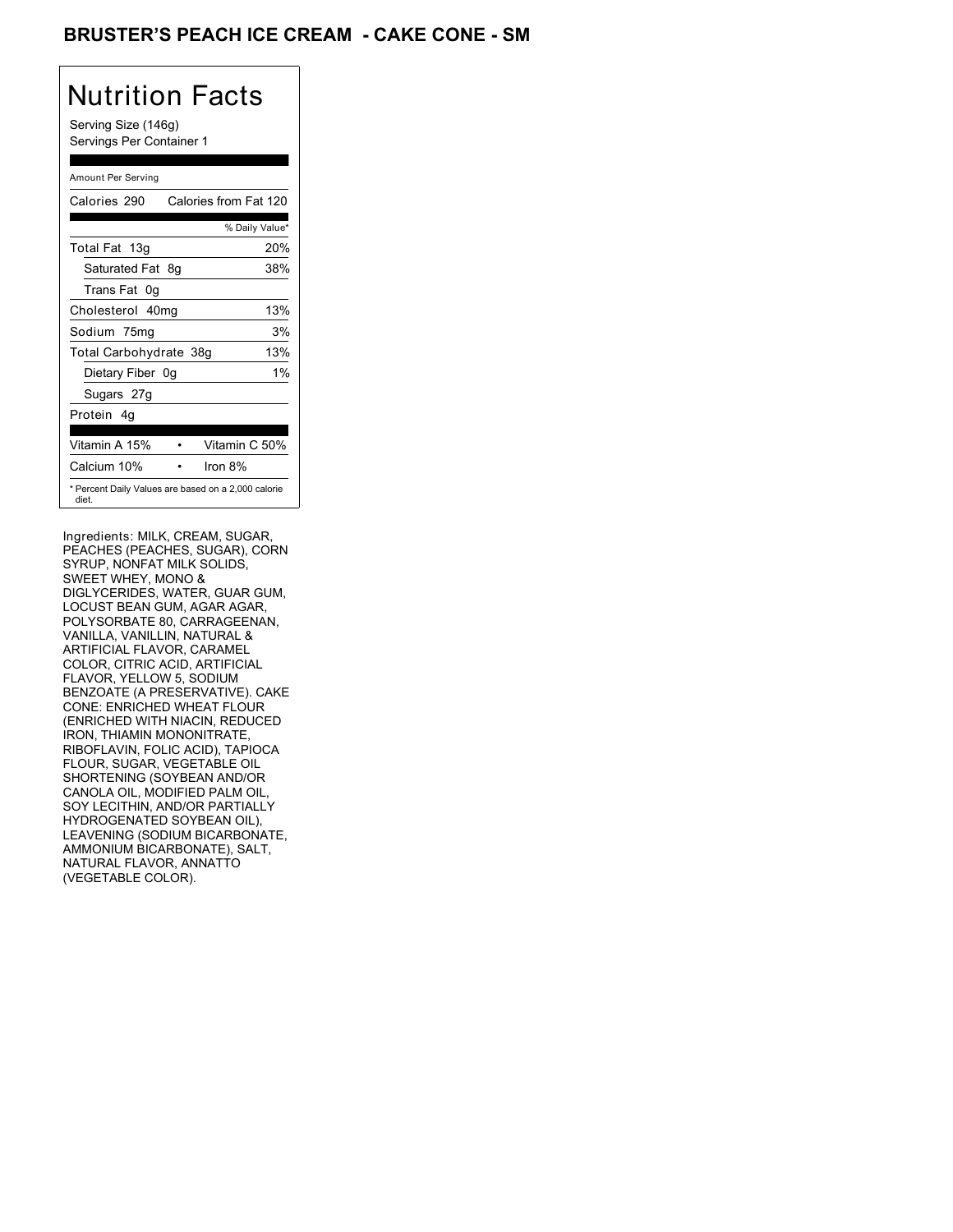### BRUSTER'S PEACH ICE CREAM **- CAKE CONE - REG**

# Nutrition Facts

Serving Size (216g) Servings Per Container 1

#### Amount Per Serving

| Calories 420                                                 | Calories from Fat 180 |       |
|--------------------------------------------------------------|-----------------------|-------|
|                                                              | % Daily Value*        |       |
| Total Fat 20g                                                |                       | 30%   |
| Saturated Fat 11g                                            |                       | 57%   |
| Trans Fat 0q                                                 |                       |       |
| Cholesterol 55mg                                             |                       | 19%   |
| Sodium 110mg                                                 |                       | 5%    |
| Total Carbohydrate 55g                                       |                       | 18%   |
| Dietary Fiber 0g                                             |                       | $1\%$ |
| Sugars 40g                                                   |                       |       |
| Protein 6q                                                   |                       |       |
| Vitamin A 20%                                                | Vitamin C 70%         |       |
| Calcium 15%                                                  | Iron 10%              |       |
| * Percent Daily Values are based on a 2,000 calorie<br>diet. |                       |       |

Ingredients: MILK, CREAM, SUGAR, PEACHES (PEACHES, SUGAR), CORN SYRUP, NONFAT MILK SOLIDS, SWEET WHEY, MONO & DIGLYCERIDES, WATER, GUAR GUM, LOCUST BEAN GUM, AGAR AGAR, POLYSORBATE 80, CARRAGEENAN, VANILLA, VANILLIN, NATURAL & ARTIFICIAL FLAVOR, CARAMEL COLOR, CITRIC ACID, ARTIFICIAL FLAVOR, YELLOW 5, SODIUM BENZOATE (A PRESERVATIVE). CAKE CONE: ENRICHED WHEAT FLOUR (ENRICHED WITH NIACIN, REDUCED IRON, THIAMIN MONONITRATE, RIBOFLAVIN, FOLIC ACID), TAPIOCA FLOUR, SUGAR, VEGETABLE OIL SHORTENING (SOYBEAN AND/OR CANOLA OIL, MODIFIED PALM OIL, SOY LECITHIN, AND/OR PARTIALLY HYDROGENATED SOYBEAN OIL), LEAVENING (SODIUM BICARBONATE, AMMONIUM BICARBONATE), SALT, NATURAL FLAVOR, ANNATTO (VEGETABLE COLOR).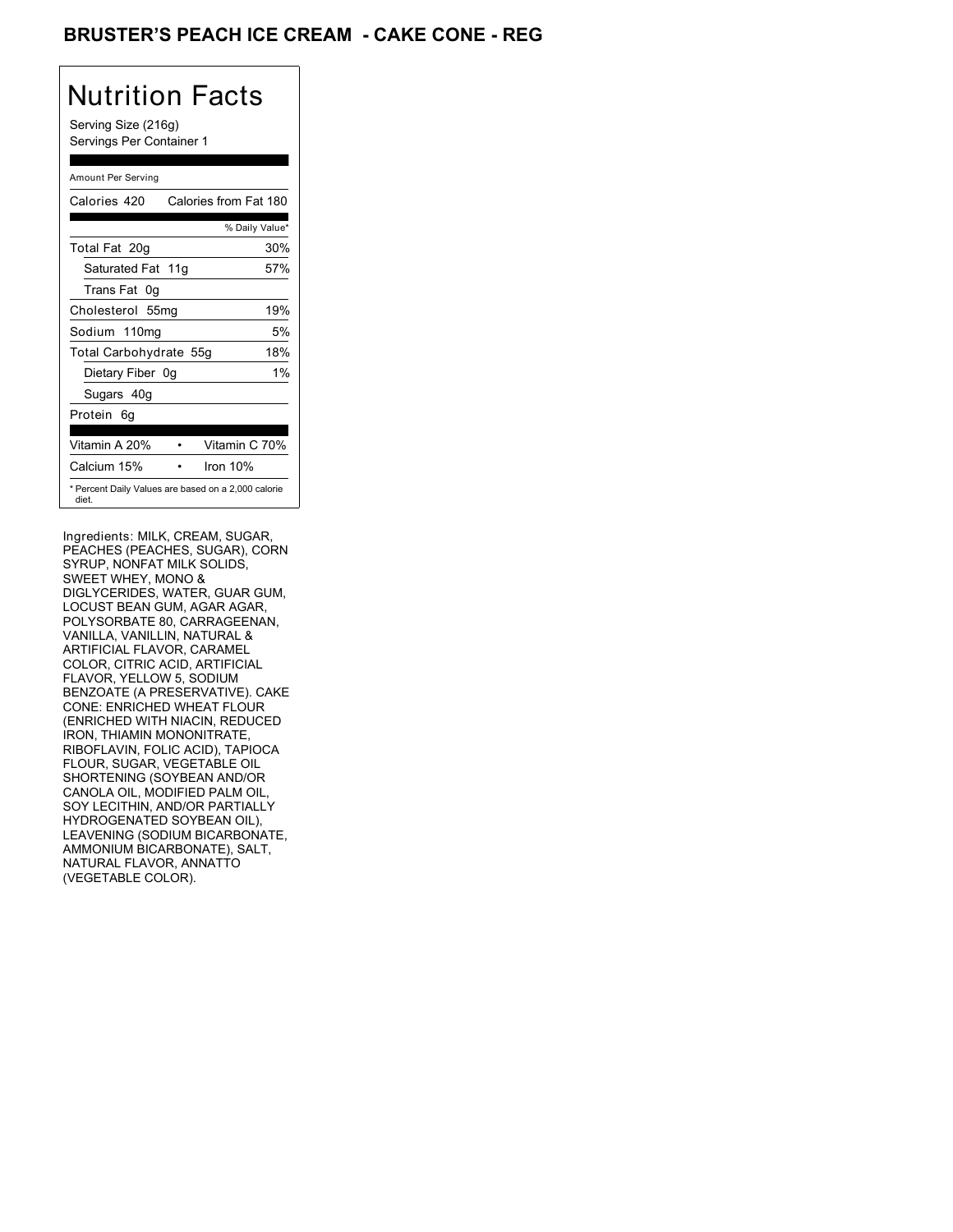### BRUSTER'S PEACH ICE CREAM - CAKE CONE - LG

# Nutrition Facts

Serving Size (286g) Servings Per Container 1

#### Amount Per Serving

| Calories 550           | Calories from Fat 240                               |
|------------------------|-----------------------------------------------------|
|                        | % Daily Value*                                      |
| Total Fat 26g          | 40%                                                 |
| Saturated Fat 15g      | 76%                                                 |
| Trans Fat 0g           |                                                     |
| Cholesterol 75mg       | 25%                                                 |
| Sodium 140mg           | 6%                                                  |
| Total Carbohydrate 72g | 24%                                                 |
| Dietary Fiber 0g       | 2%                                                  |
| Sugars 54g             |                                                     |
| Protein 7q             |                                                     |
| Vitamin A 30%          | Vitamin C 100%                                      |
| Calcium 20%            | Iron 15%                                            |
| diet.                  | * Percent Daily Values are based on a 2,000 calorie |

Ingredients: MILK, CREAM, SUGAR, PEACHES (PEACHES, SUGAR), CORN SYRUP, NONFAT MILK SOLIDS, SWEET WHEY, MONO & DIGLYCERIDES, WATER, GUAR GUM, LOCUST BEAN GUM, AGAR AGAR, POLYSORBATE 80, CARRAGEENAN, VANILLA, VANILLIN, NATURAL & ARTIFICIAL FLAVOR, CARAMEL COLOR, CITRIC ACID, ARTIFICIAL FLAVOR, YELLOW 5, SODIUM BENZOATE (A PRESERVATIVE). CAKE CONE: ENRICHED WHEAT FLOUR (ENRICHED WITH NIACIN, REDUCED IRON, THIAMIN MONONITRATE, RIBOFLAVIN, FOLIC ACID), TAPIOCA FLOUR, SUGAR, VEGETABLE OIL SHORTENING (SOYBEAN AND/OR CANOLA OIL, MODIFIED PALM OIL, SOY LECITHIN, AND/OR PARTIALLY HYDROGENATED SOYBEAN OIL), LEAVENING (SODIUM BICARBONATE, AMMONIUM BICARBONATE), SALT, NATURAL FLAVOR, ANNATTO (VEGETABLE COLOR).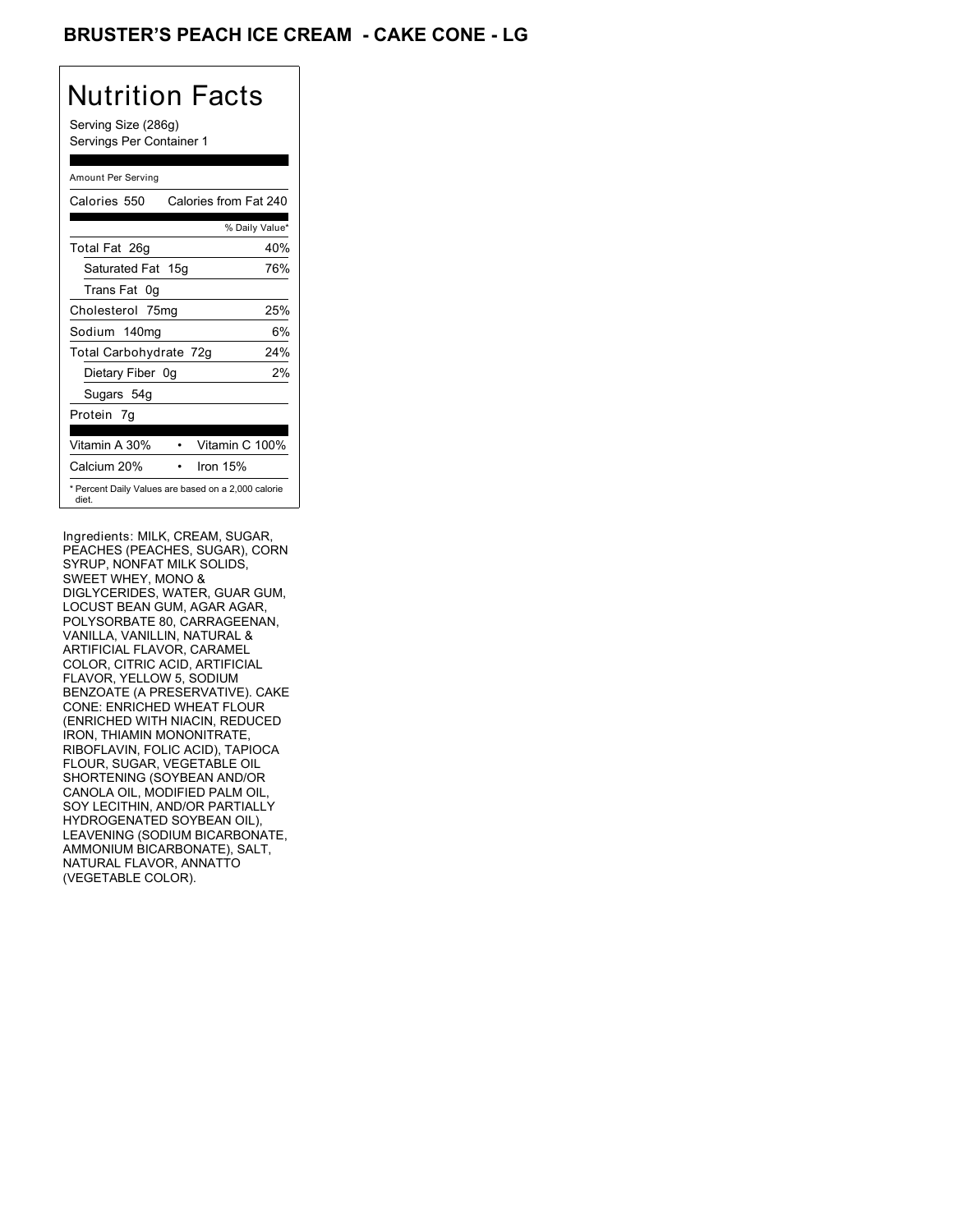### BRUSTER'S PEACH ICE CREAM - WAFFLE CONE - SM

## Nutrition Facts

Serving Size (170g) Servings Per Container 1

#### Amount Per Serving

| Calories 390                                                 | Calories from Fat 150 |                |
|--------------------------------------------------------------|-----------------------|----------------|
|                                                              |                       | % Daily Value* |
| Total Fat 16g                                                |                       | 25%            |
| Saturated Fat 8q                                             |                       | 42%            |
| Trans Fat 0q                                                 |                       |                |
| Cholesterol 45mg                                             |                       | 15%            |
| Sodium 65mg                                                  |                       | 3%             |
| Total Carbohydrate 56g                                       |                       | 19%            |
| Dietary Fiber 0g                                             |                       | $1\%$          |
| Sugars 37g                                                   |                       |                |
| Protein 5q                                                   |                       |                |
| Vitamin A 15%                                                | Vitamin C 50%         |                |
| Calcium 10%                                                  | Iron $10%$            |                |
| * Percent Daily Values are based on a 2,000 calorie<br>diet. |                       |                |

Ingredients: MILK, CREAM, SUGAR, PEACHES (PEACHES, SUGAR), CORN SYRUP, NONFAT MILK SOLIDS, SWEET WHEY, MONO & DIGLYCERIDES, WATER, GUAR GUM, LOCUST BEAN GUM, AGAR AGAR, POLYSORBATE 80, CARRAGEENAN, VANILLA, VANILLIN, NATURAL & ARTIFICIAL FLAVOR, CARAMEL COLOR, CITRIC ACID, ARTIFICIAL FLAVOR, YELLOW 5, SODIUM BENZOATE (A PRESERVATIVE). WAFFLE CONE: ENRICHED BLEACHED WHEAT FLOUR (ENRICHED WITH NIACIN, REDUCED IRON, THIAMIN MONONITRATE, RIBOFLAVIN, FOLIC ACID), SUGAR, VEGETABLE SHORTENING (PARTIALLY HYDROGENATED SOYBEAN AND COTTONSEED OILS), WHOLE EGG, ARTIFICIAL FLAVOR (INCLUDING MALTODEXTRIN, MODIFIED CORNSTARCH, BUTTER, BUTTERMILK), DEXTROSE, SOY LECITHIN, ARTIFICIAL VANILLA FLAVOR.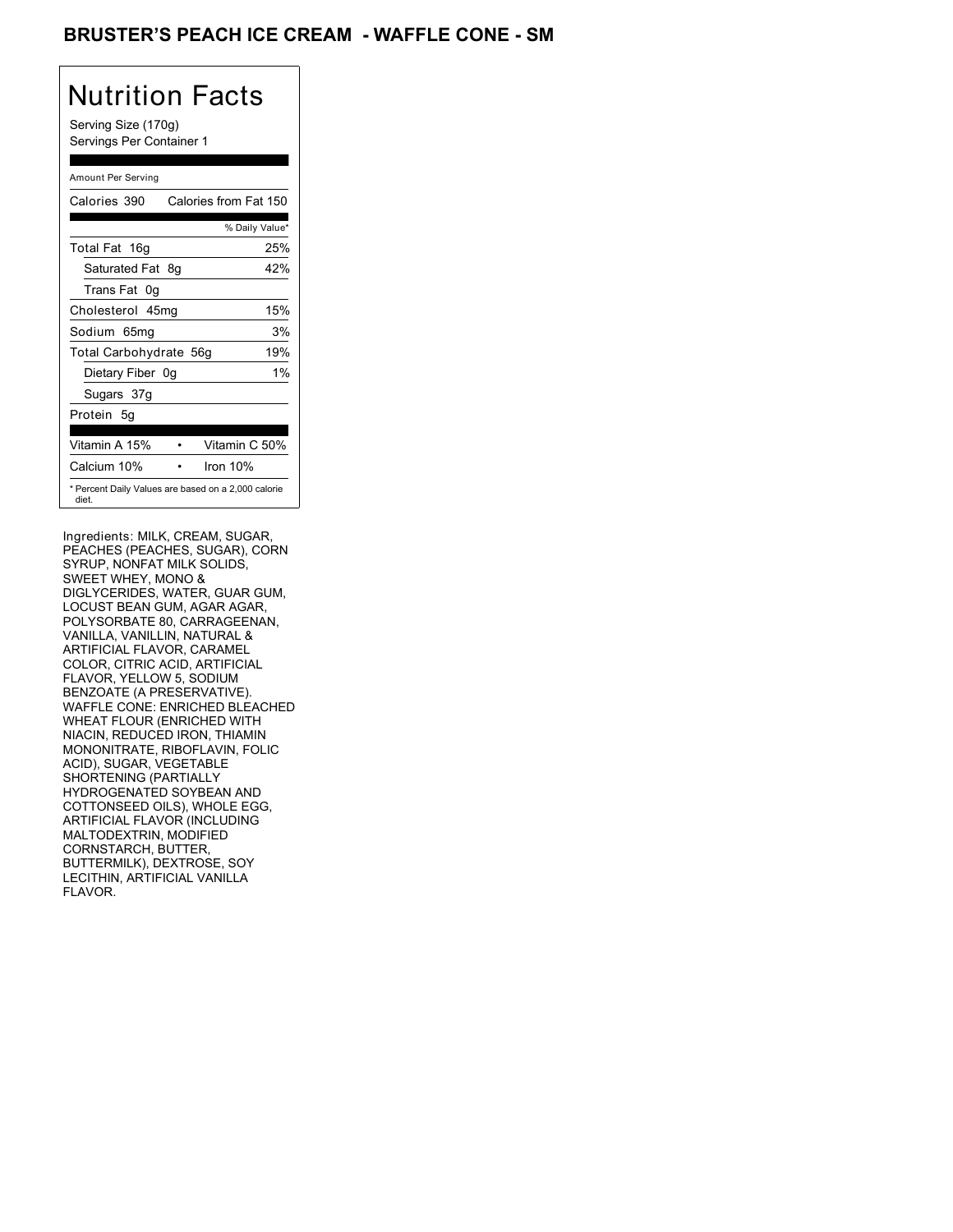### BRUSTER'S PEACH ICE CREAM - WAFFLE CONE - REG

## Nutrition Facts

Serving Size (240g) Servings Per Container 1

#### Amount Per Serving

| Calories 520           | Calories from Fat 200                               |
|------------------------|-----------------------------------------------------|
|                        | % Daily Value*                                      |
| Total Fat 23g          | 35%                                                 |
| Saturated Fat 12g      | 61%                                                 |
| Trans Fat 0q           |                                                     |
| Cholesterol 65mg       | 22%                                                 |
| Sodium 100mg           | $4\%$                                               |
| Total Carbohydrate 73g | 24%                                                 |
| Dietary Fiber 0g       | $1\%$                                               |
| Sugars 50g             |                                                     |
| Protein 7q             |                                                     |
| Vitamin A 20%          | Vitamin C 70%                                       |
| Calcium 15%            | Iron 15%                                            |
| diet.                  | * Percent Daily Values are based on a 2,000 calorie |

Ingredients: MILK, CREAM, SUGAR, PEACHES (PEACHES, SUGAR), CORN SYRUP, NONFAT MILK SOLIDS, SWEET WHEY, MONO & DIGLYCERIDES, WATER, GUAR GUM, LOCUST BEAN GUM, AGAR AGAR, POLYSORBATE 80, CARRAGEENAN, VANILLA, VANILLIN, NATURAL & ARTIFICIAL FLAVOR, CARAMEL COLOR, CITRIC ACID, ARTIFICIAL FLAVOR, YELLOW 5, SODIUM BENZOATE (A PRESERVATIVE). WAFFLE CONE: ENRICHED BLEACHED WHEAT FLOUR (ENRICHED WITH NIACIN, REDUCED IRON, THIAMIN MONONITRATE, RIBOFLAVIN, FOLIC ACID), SUGAR, VEGETABLE SHORTENING (PARTIALLY HYDROGENATED SOYBEAN AND COTTONSEED OILS), WHOLE EGG, ARTIFICIAL FLAVOR (INCLUDING MALTODEXTRIN, MODIFIED CORNSTARCH, BUTTER, BUTTERMILK), DEXTROSE, SOY LECITHIN, ARTIFICIAL VANILLA FLAVOR.